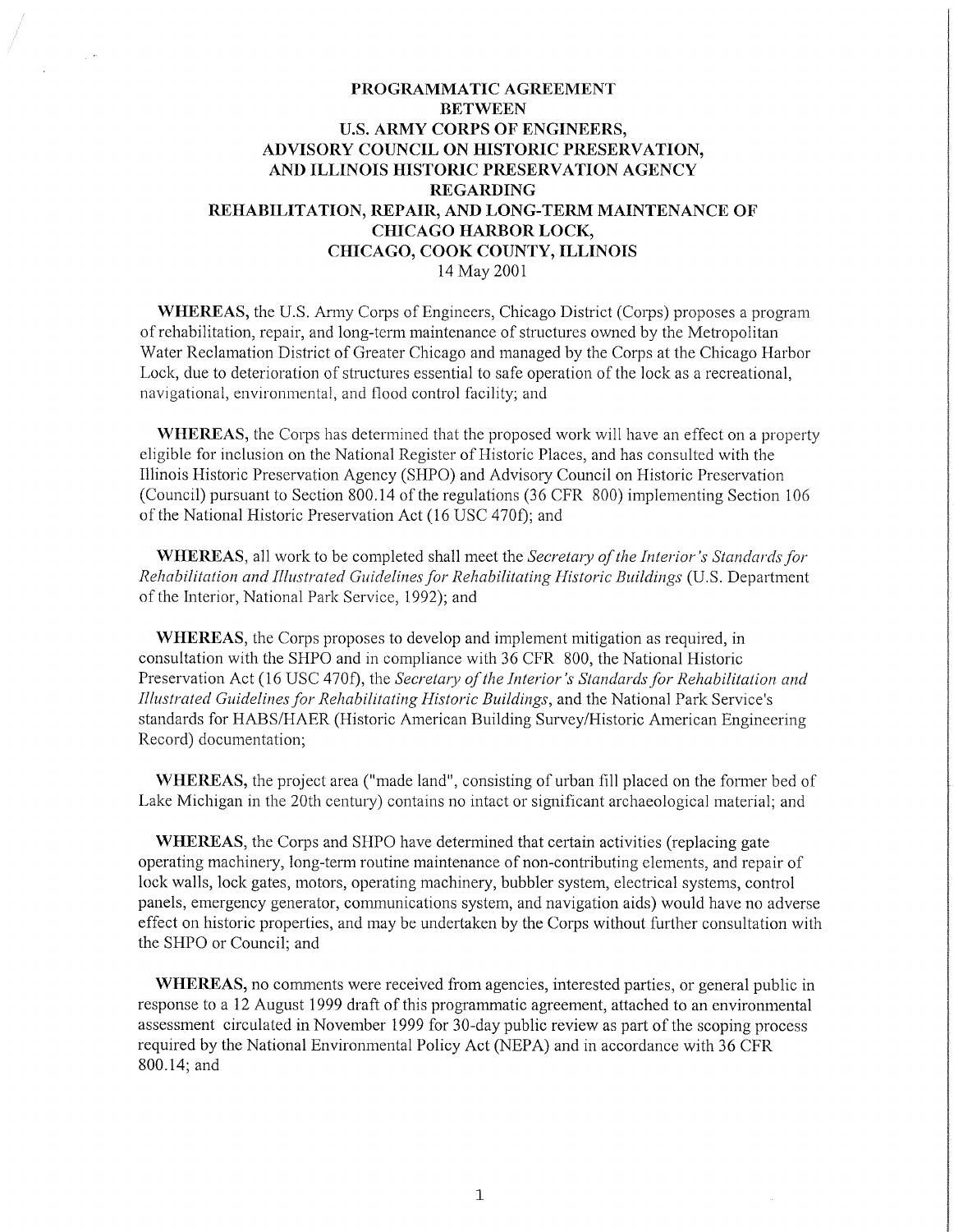**WHEREAS,** completion of plans/specifications is scheduled for July 2001 (rehab of east gates), July 2002 (rehab of west gates), and July 2003 (rehab of lock walls and control house); the first phase of major rehabilitation (construction) is scheduled to commence in November 2001; funding (a total of approximately \$18,135,000) is available for plans and specifications during fiscal years 2001-2003 and for construction during fiscal years 2001-2004; and major rehabilitation is scheduled for completion in April 2004; and

WHEREAS, execution of this programmatic agreement will streamline individual project reviews and ensure timely implementation of project activities;

**NOW, THEREFORE,** the Corps, Council, and SHPO agree that the undertaking shall be implemented in accordance with 36 CFR 800, in order to take into account effects of the rehabilitation, repair, and maintenance of the Chicago Harbor Lock, as follows

## **STIPULATIONS**

#### **I. Coordination of Reviews**

A. The Corps shall consult the SHPO prior to initiating the following activities, unless otherwise agreed:

- 1. construction of a new control building on north lock wall;
- 2. replacement of walkways and railings on gates;
- 3. replacement or repair of A-frames and B-frames on gates;
- 4. relocation and modification of electrical cables, transformers, gate motors, control panels, gate timing controls, and electrical distribution equipment;
- 5. maintenance activity affecting contributing elements: maintenance/repair of structures and attached equipment; and painting exterior surfaces of structures.
- 6. removal of storage building (a non-contributing element) on north lock wall;
- 7. removal of "halfway house" (a non-contributing element) on the north lock wall; and
- 8. replacing mechanical/cam gate timing controls with electronic controls.

B. Activities Exempt from Consultation: the Corps may undertake the following activities without further consultation with the SHPO:

- 1. replacement of gate operating machinery (pinion gears, shafts or struts, bearings, key-ways, guide rollers);
- 2. long-term routine maintenance activity affecting only non-contributing elements:
- 3. lubrication, inspection, and repair of lock walls, lock gates, motors, operating machinery, bubbler system, electrical systems, control panels, emergency generator, communications system, and navigation aids.

## **II. Treatment**

A. The Corps shall develop all plans, specifications, and treatment plans in accordance with the Secretary of the Interior's Standards for Rehabilitation and Illustrated Guidelines for *Rehabilitating Historic Buildings,* to the extent feasible.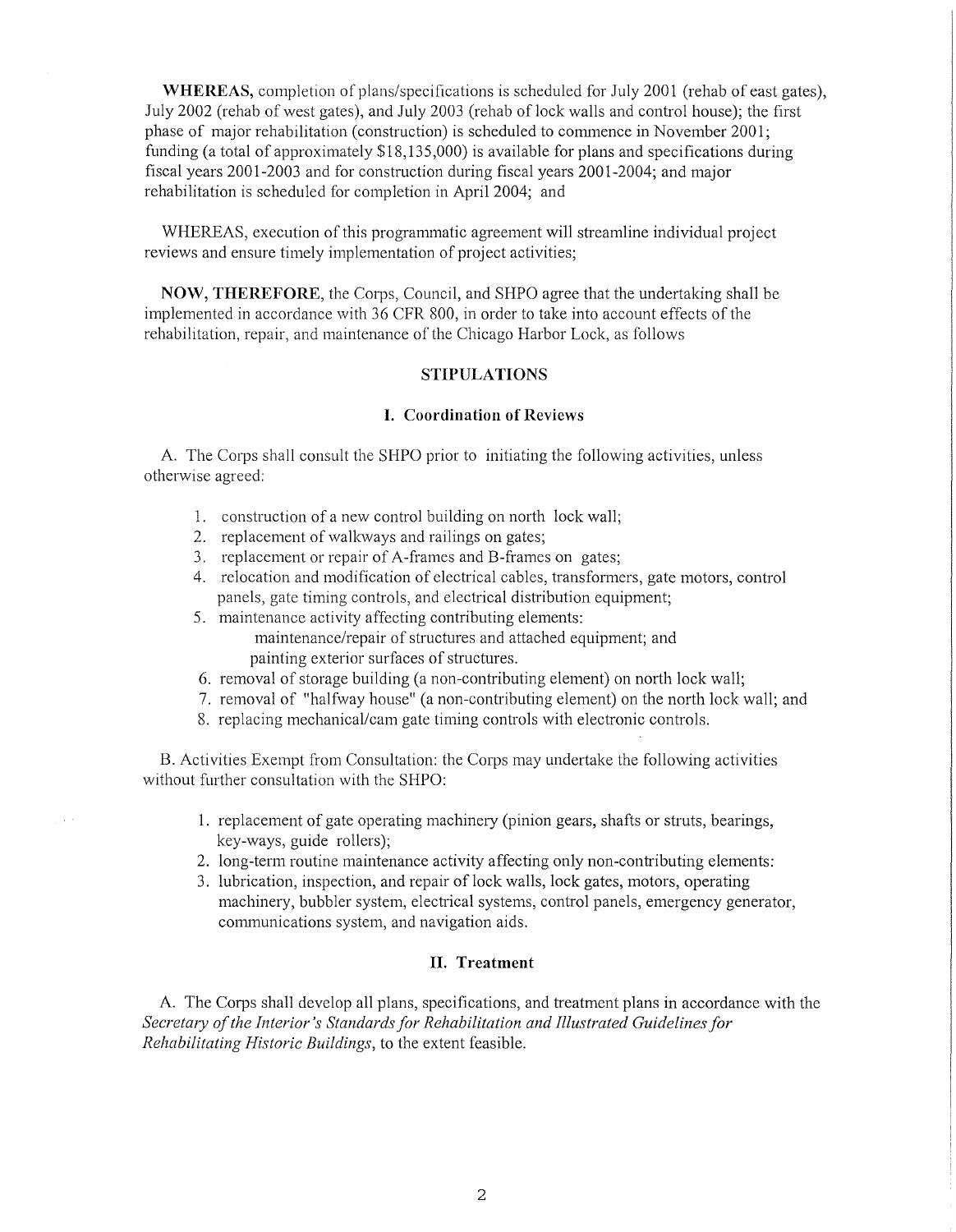B. Rehabilitation: Prior to initiation of rehabilitation activities, the Corps shall submit plans and specifications to the SHPO for review; the SHPO will respond to the Corps within 30 calendar days of receipt. Should the SHPO recommend modifications, the Corps shall submit revised plans to the SHPO; the SHPO will respond to the Corps within 30 calendar days ofreceipt ofrevised plans and specifications. Should the Corps propose modifications to plans and specifications previously approved by the SHPO, the Corps shall submit the proposed modifications to the SHPO; the SHPO will respond to the Corps within 30 days of the proposed modifications. If the Corps determines that recommended changes cannot be made, the Corps shall fully document the reasons and consult with the SHPO in accordance with Stipulation IV, to develop mitigation measures based upon with the *Secretary of the Interior's Standards for Rehabilitation and Illustrated Guidelines for Rehabilitating Historic Buildings* (U.S. Department of the Interior, National Park Service, 1992).

C. Site Improvement: Prior to initiation of site improvement activities, the Corps shall submit plans and specifications to the SHPO for review; the SHPO will respond to the Corps within 30 calendar days of receipt. Should the SHPO reconunend modifications, the Corps shall submit revised plans to the SHPO; the SHPO will respond to the Corps within 30 calendar days of receipt of revised plans and specifications. Should the Corps propose modifications to plans and specifications previously approved by the SHPO, the Corps shall submit the proposed modifications to the SHPO; the SHPO will respond to the Corps within 30 days of the proposed modifications. The Corps may, in consultation with the SHPO propose a finding of no adverse effect when the effects of proposed site improvement do not meet the criteria of 36 CFR Section  $800.5(a)(1)$ , or when site improvement plans are modified or conditions are imposed to avoid adverse effects. If the Corps determines that recommended changes cannot be made, the Corps shall fully document the reasons and consult with the **SHPO** in accordance with Stipulation IV, to develop mitigation measures based upon the *Secretary of the Interior's Standards for Rehabilitation and Illustrated Guidelines for Rehabilitating Historic Buildings(hereinafter* the *"Standards").* Site improvement will include the following activities:

- 1. removal of the storage building (a non-contributing element) on north lock wall;
- 2. removal of "halfway house" (a non-contributing element) on the north lock wall; and
- 3. replacing mechanical/cam gate timing controls with electronic controls.

D. New Construction: The Corps shall develop preliminary design plans in consultation with the SHPO to ensure, to the extent that it is feasible, that new construction is compatible with the architectural character of the Chicago harbor Lock. Final plans and specifications will be submitted to the IHPA prior to initiation of construction; the SHPO shall respond to the Corps within 30 calendar days of receipt. If the SHPO determines that the design does not meet the *Standards* and would result in an adverse effect, the Corps shall consult with the SHPO to modify the design. If after consultation it is determined that the design cannot conform to the Standards, then mitigation measures will be developed in accordance with Stipulation IV and the *Standards.* 

E. Modification of Plans: If the Corps modifies plans already approved by the SHPO, the modified plans and specifications will be submitted to the SHPO prior to initiation of construction; the SHPO shall respond to the Corps within 15 calendar days of receipt. If the SHPO determines that the modified plans do not meet the *Standards* and would result in an adverse effect, the Corps shall consult with the SHPO to modify the design. If after consultation it is determined that the modified design cannot conform to the *Standards,* then mitigation measures will be developed in accordance with Stipulation IV and the *Standards.*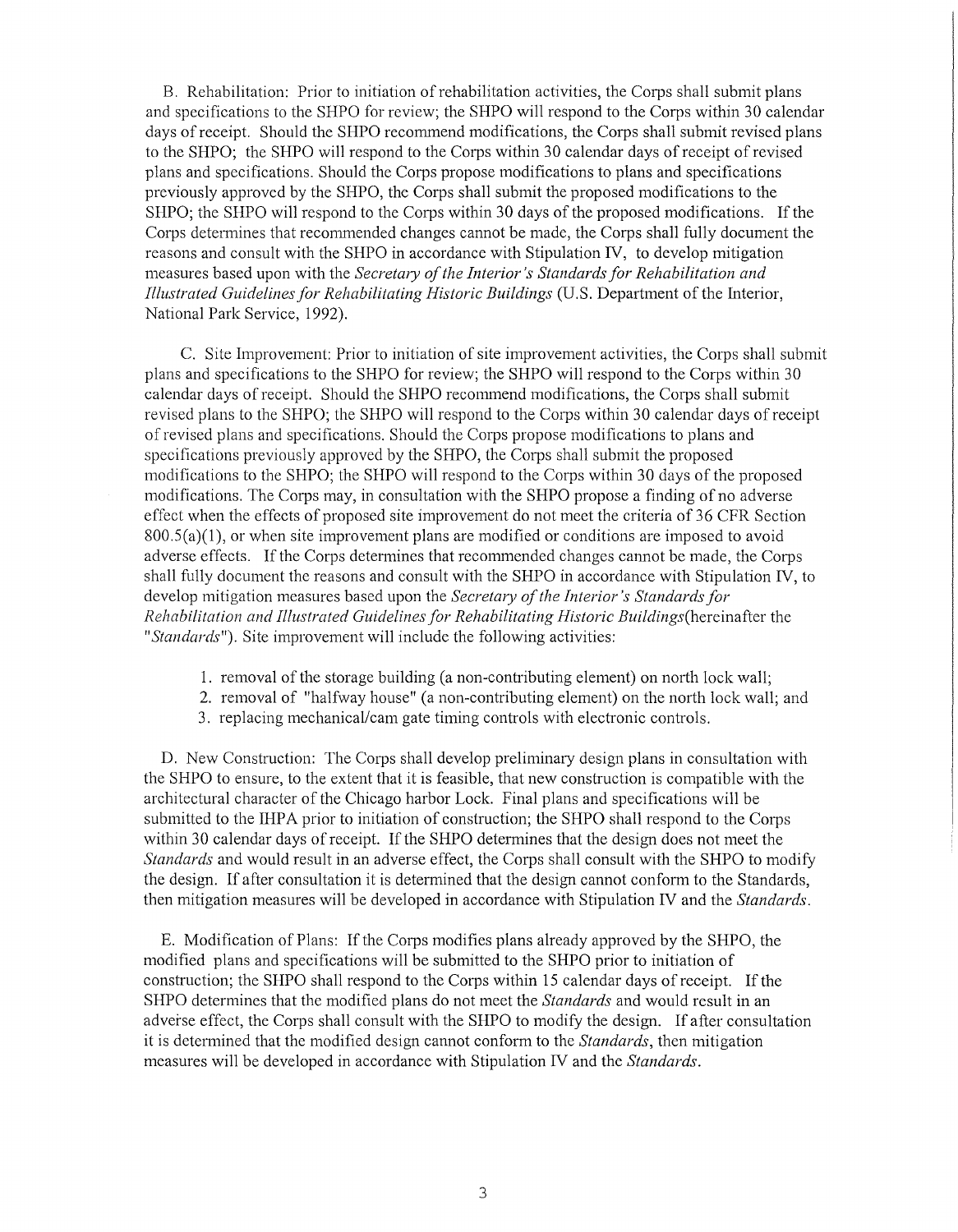F. Emergencies: should the need to take emergency action (in case of fire, structural or mechanical failure, natural disaster, or other emergencies or hazards defined in the lock's operating manual) preclude a 30-calendar-day SHPO review of proposed work, the Corps shall notify the SHPO within five calendar days of making the decision to undertake emergency action; the SHPO shall comment within seven calendar days of receiving notification from the Corps.

G. Post-Review Discoveries: In accordance with 36 CFR Section 800.13(6), if previously unknown or undocumented historic properties are discovered during project activities, the Corps shall cease or cause to stop any activity having an effect, and consult with the SHPO to determine if additional investigation is required. If further investigations are required, any treatment or mitigation plan will be perfonned in accordance with Stipulation II (Coordination of Reviews) and Stipulation III (Reporting) of this agreement. If both Corps and SHPO determine that no further investigation is needed, project activities may resume with no further action required. Any disagreement between Corps and SHPO concerning the need for further investigation will be handled pursuant to Stipulation IV(Dispute Resolution) of this agreement.

## **III. Reporting**

The Corps shall submit a written semi-annual "compliance status" report on activities carried out pursuant to this PA, to the SHPO, the Council, and, upon request, to other consulting parties, in January and July of each year, until the end of construction is certified by the District Engineer, Chicago District.

# **IV. Dispute Resolution**

A. Should the SHPO object to the Corps response regarding proposed activities (listed in stipulation II) or implementation of this PA, the Corps shall consult with the SHPO to resolve the objection. If the Corps determines that the objection cannot be resolved through consultation, the Corps shall forward all documentation relevant to the objection to the Council, including the Corps' proposed response to the objection. Within 30 calendar days ofreceipt of all pertinent documentation, the Council shall

- 1. advise the Corps that the Council concurs in the Corps' proposed response, whereupon the Corps will respond to the objection in a manner acceptable to both SHPO and Advisory Council; or
- 2. provide the Corps with recommendations, which the Corps shall consider in accordance with 36 CFR Section 800.7 and Section 110(1) of the National Historic Preservation Act before reaching its final decision.

B. Should the Council not exercise one of the above options, the Corps shall assume the Council's concurrence in the Corps' proposed response. The Corps' responsibility to carry out all other actions under this agreement that are not the subjects of dispute shall remain unchanged.

## **V. Public Notification**

The Corps shall notify the public of any future proposed mitigation measures at the Chicago Harbor Lock by incorporating pertinent information in future environmental assessments circulated for public review in accordance with the National Environmental Policy Act. If, at any time during implementation of the measures stipulated in this PA, an objection pertaining to this PA or historic preservation is raised by a member of the public, the Corps shall notify the parties to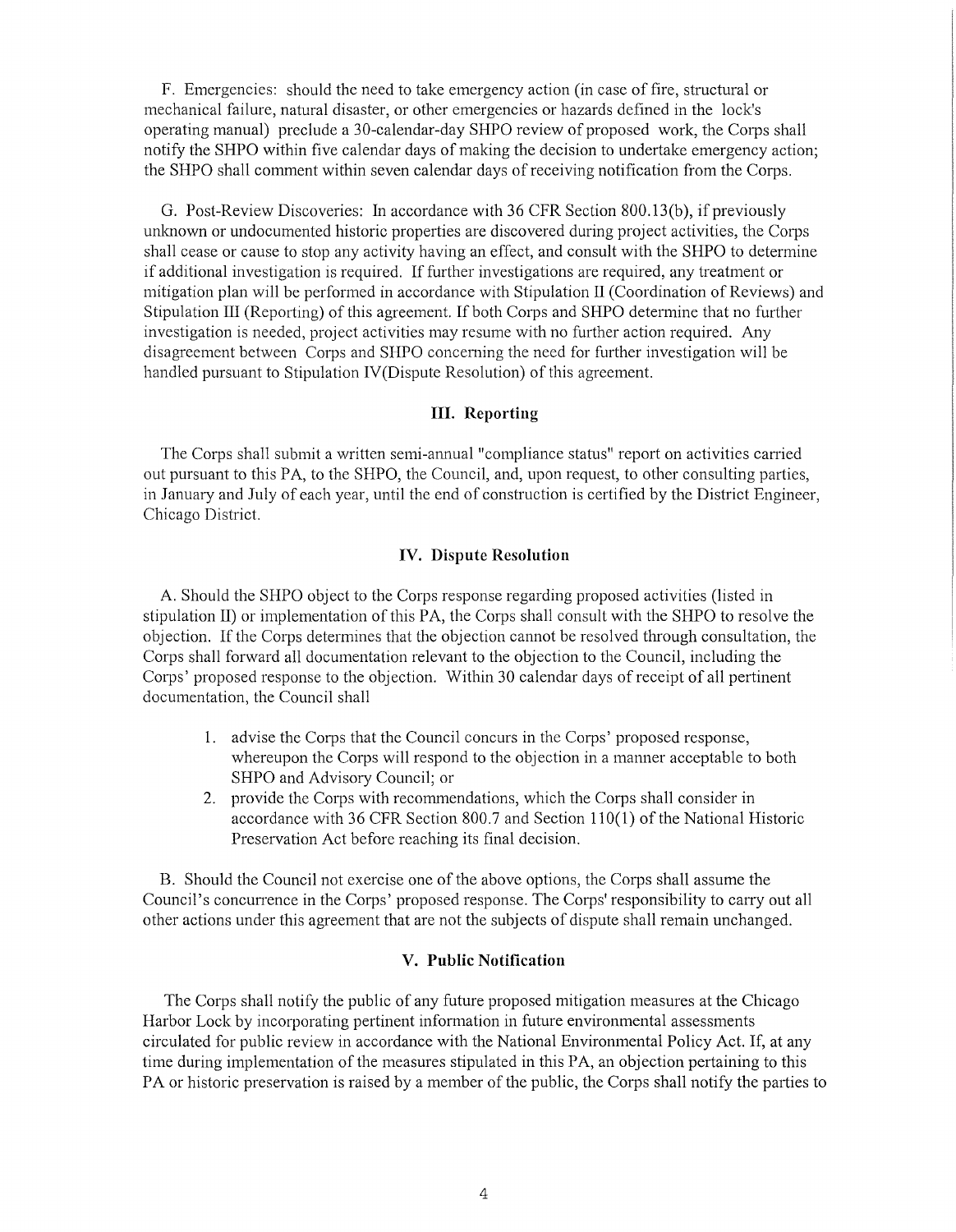this PA and take the objection into account, consulting with the objector and the SHPO and Council, as appropriate.

## **VI. Amendment**

This programmatic agreement may be amended only at the request of the Council, the Corps, or the Illinois SHPO. If an amendment is requested, the Corps shall consult with the other parties to this PA to consider such an amendment in accordance with 36 CFR 800.6©(7).

#### **VII. Termination**

If the Corps determines that it cannot implement the terms of this PA, or if the Council or SHPO detennine that the PA is not being properly implemented, the Corps, Council, or SHPO may propose to the other parties to this PA that it be terminated. The party proposing to terminate shall so notify all parties to this PA, explaining reasons for termination and affording the other parties 30 calendar days to seek alternatives to termination. The parties shall then consult verbally or in writing. Should such consultation fail, the Corps, Council, or SHPO may then terminate the PA by so notifying all parties. Should this PA be terminated, the Corps shall comply with Section 106 of the National Historic Preservation Act on a case-by-case basis for all outstanding activities, and shall consult in accordance with 36 CFR 880.14 to develop a new PA, or request the comments of the Council pursuant to 36 CFR 800.4-6 regarding ongoing activities.

## **VII. Duration**

This PA shall be in effect until the end of construction is certified by the District Engineer, Chicago District.

Execution and implementation of this Agreement demonstrates that the Corps has taken into account the effect of the proposed program on historic properties and afforded the Council an opportunity to comment on the effect.

| U.S. ARMY ENGINEER DISTRICT, CHICAGO   | Date: | Y JVN OI |
|----------------------------------------|-------|----------|
| COL Mark A. Roncoli, District Engineer |       |          |

| .<br><b>ORIC PRESERVATION AGENCY</b><br>: William Wheeler, State Historic Preservation Officer | Date: $7 - 20 - 6$ . |
|------------------------------------------------------------------------------------------------|----------------------|
|                                                                                                |                      |

ADVISORY COUNCIL ON HISTORIC PRESERVATION By: \_\_\_\_\_\_\_\_\_\_\_\_\_\_\_\_ \_

Date: --------

John M. Fowler, Executive Director